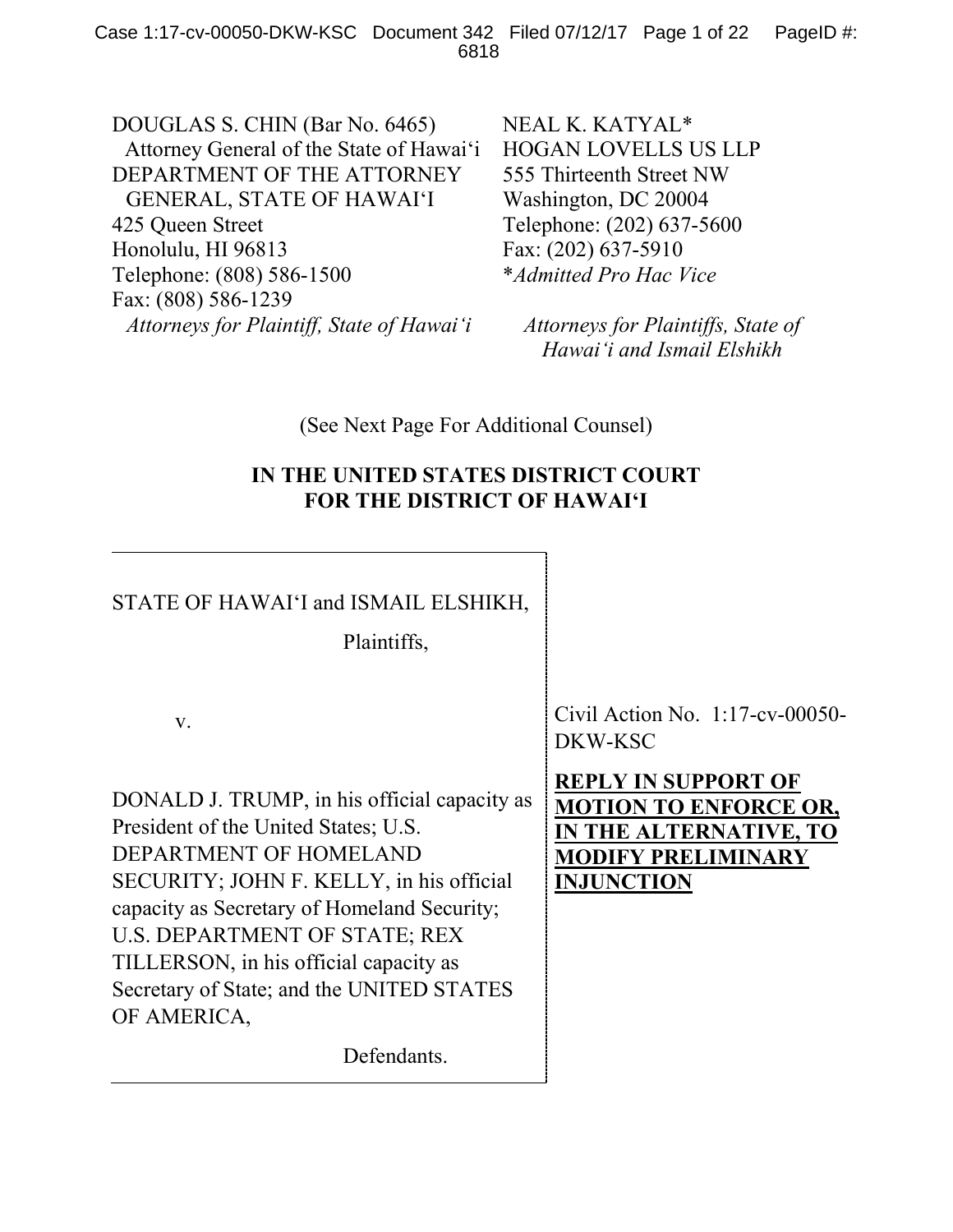#### **ADDITIONAL COUNSEL**

CLYDE J. WADSWORTH (Bar No. 8495) Solicitor General of the State of Hawai'i DEIRDRE MARIE-IHA (Bar No. 7923) DONNA H. KALAMA (Bar No. 6051) KIMBERLY T. GUIDRY (Bar No. 7813) ROBERT T. NAKATSUJI (Bar No. 6743) Deputy Attorneys General DEPARTMENT OF THE ATTORNEY GENERAL, STATE OF HAWAI'I 425 Queen Street Honolulu, HI 96813 Telephone: (808) 586-1500 Fax: (808) 586-1239 Email: deirdre.marie-iha@hawaii.gov

*Attorneys for Plaintiff, State of Hawai'i*

COLLEEN ROH SINZDAK\* MITCHELL P. REICH\* ELIZABETH HAGERTY\* HOGAN LOVELLS US LLP 555 Thirteenth Street NW Washington, DC 20004 Telephone: (202) 637-5600 Fax: (202) 637-5910 Email: neal.katyal@hoganlovells.com

THOMAS P. SCHMIDT\* HOGAN LOVELLS US LLP 875 Third Avenue New York, NY 10022 Telephone: (212) 918-3000 Fax: (212) 918-3100

SARA SOLOW\* ALEXANDER B. BOWERMAN\* HOGAN LOVELLS US LLP 1835 Market St., 29th Floor Philadelphia, PA 19103 Telephone: (267) 675-4600 Fax: (267) 675-4601

*\*Admitted Pro Hac Vice*

*Attorneys for Plaintiffs, State of Hawai'i and Ismail Elshikh*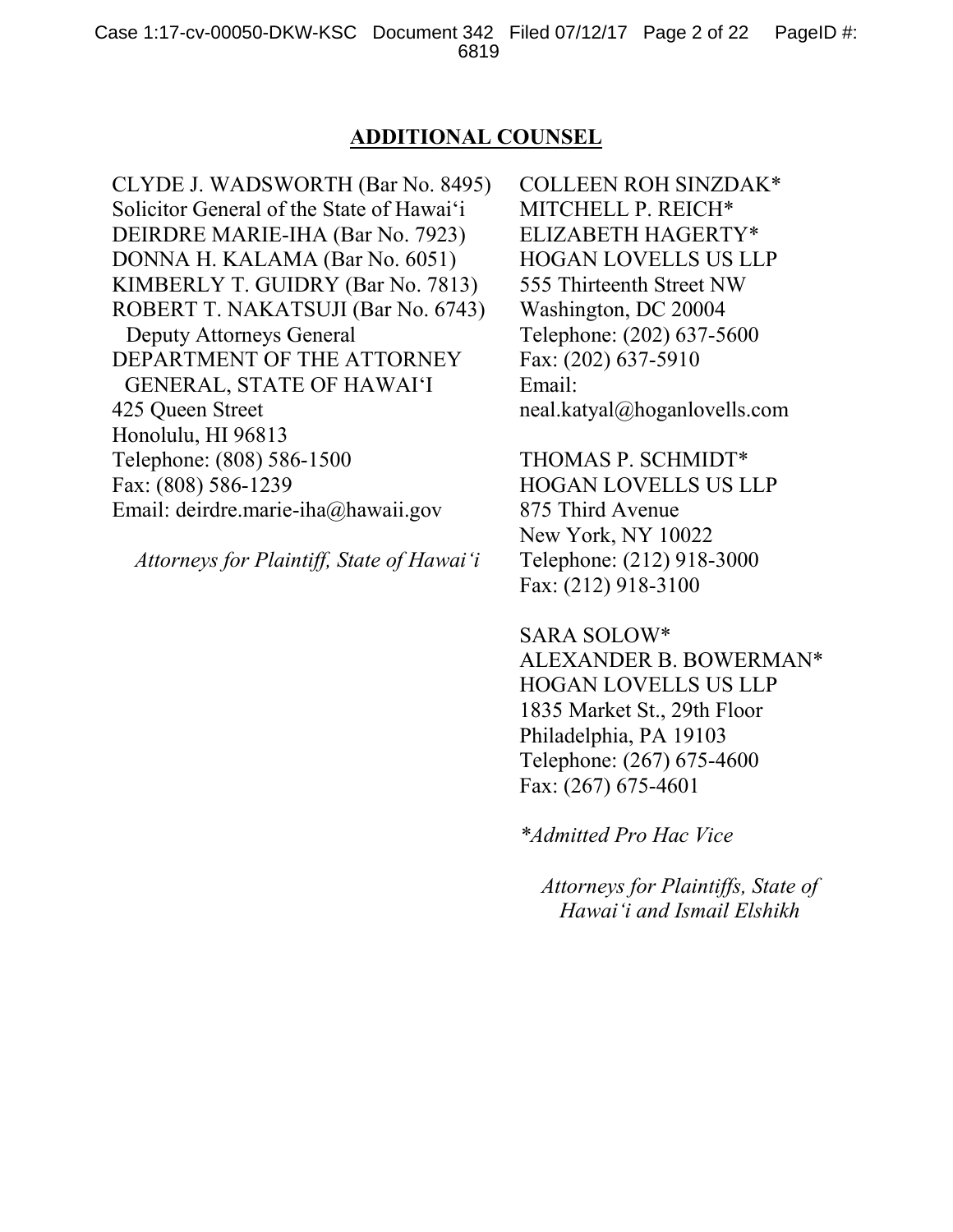# **TABLE OF CONTENTS**

| I.                |                                                                                                                                                                                |
|-------------------|--------------------------------------------------------------------------------------------------------------------------------------------------------------------------------|
| II.               | This Court's Injunction Continues To Protect Grandparents,<br>Grandchildren, Brothers-In-Law, Sisters-In-Law, Aunts,<br>Uncles, Nieces, Nephews, And Cousins Of Persons In The |
| III.              | Refugees With A Formal Assurance Must Be Permitted To<br><b>Q</b>                                                                                                              |
| IV.               | There Is An Urgent Need To Prevent The Government From                                                                                                                         |
| <b>CONCLUSION</b> | 15                                                                                                                                                                             |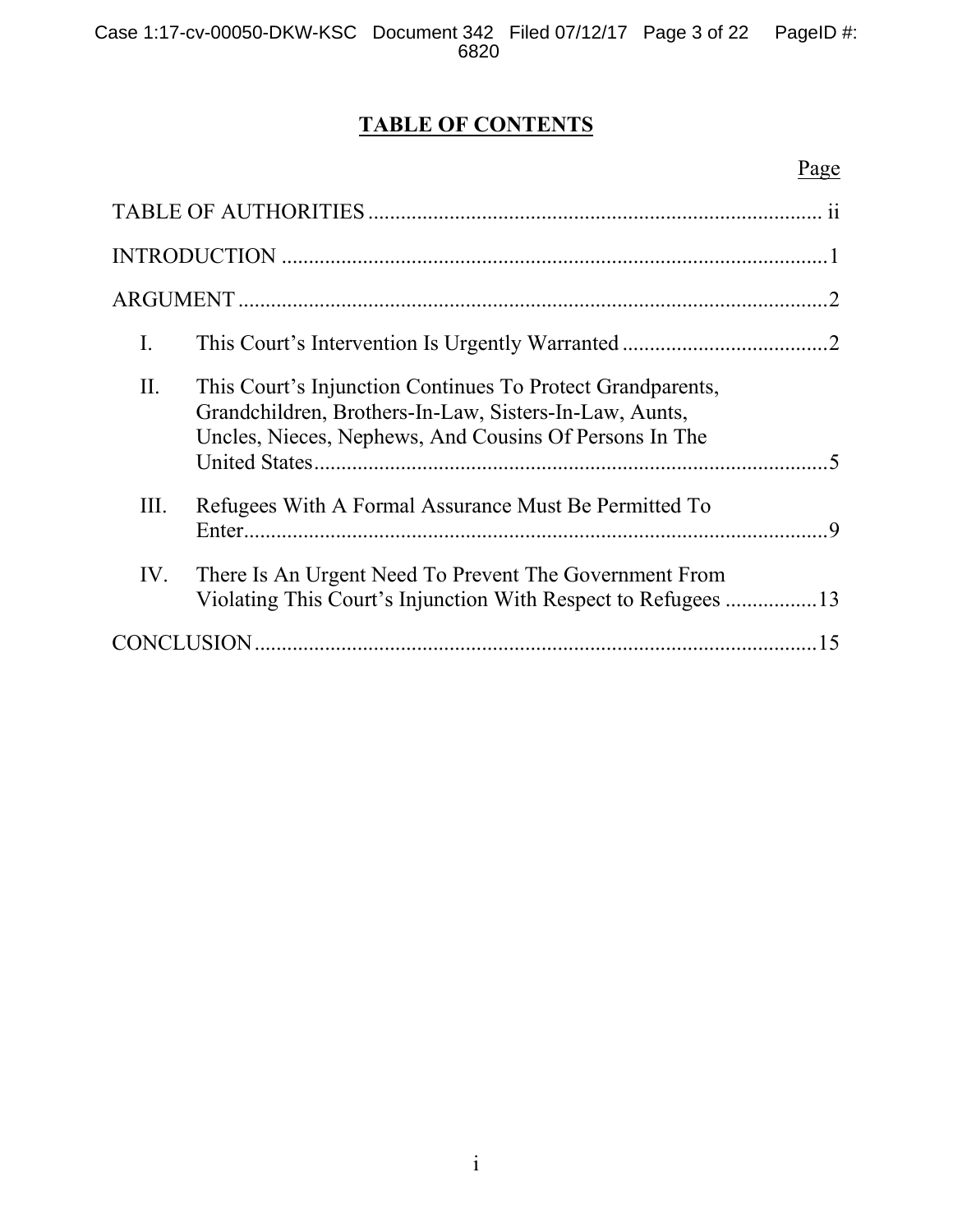# **TABLE OF AUTHORITIES**

Page(s)

### **CASES:**

| A&M Records, Inc. v. Napster, Inc.,                                                                              |  |
|------------------------------------------------------------------------------------------------------------------|--|
| Caplin & Drysdale, Chartered v. United States,                                                                   |  |
| Christian Science Reading Room v. City & Cnty. of San Francisco,                                                 |  |
| Department of Labor v. Triplett,                                                                                 |  |
| Exodus Refugee Immigration, Inc. v. Pence,<br>165 F. Supp. 3d 718 (S.D. Ind. 2016), aff'd 838 F.3d 902 (7th Cir. |  |
| Haitian Refugee Ctr. v. Gracey,                                                                                  |  |
| Haitian Refugee Ctr. v. Baker,<br>789 F. Supp. 1552 (S.D. Fla. 1991), aff'd 949 F.2d 1109                        |  |
| Inst. of Cetacean Research v. Sea Shepherd Conservation Soc'y,                                                   |  |
| McComb v. Jacksonville Paper Co.,                                                                                |  |
| Moore v. City of E. Cleveland,                                                                                   |  |
| Overton v. Bazzetta,                                                                                             |  |
| Reno v. Flores,                                                                                                  |  |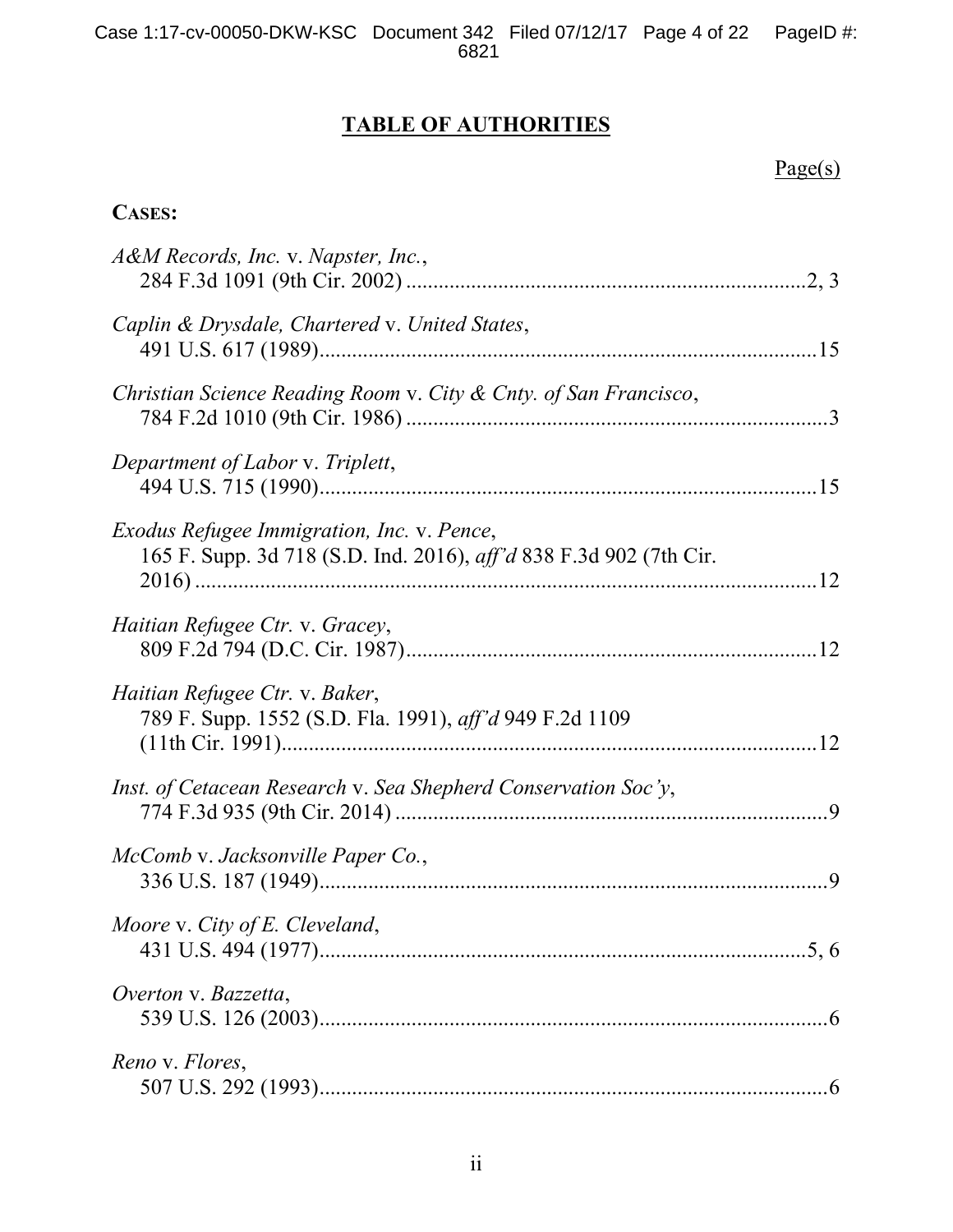# **TABLE OF AUTHORITIES-Continued**

# $Page(s)$

| Salazar v. Buono,                                         |
|-----------------------------------------------------------|
| Scialabba v. Cuellar de Osorio,                           |
| System Federation No. 91 v. Wright,                       |
| Natural Resources Def. Council, Inc. v. Sw. Marine, Inc., |
| Ukrainian-Am. Bar Ass'n, Inc. v. Baker,                   |
| United States v. Felipe,                                  |
| Urbina-Osejo v. INS,                                      |
| Vergara v. INS,                                           |
| <i>Villena v. INS,</i>                                    |
| <b>STATUTES:</b>                                          |
|                                                           |
|                                                           |
|                                                           |
|                                                           |
|                                                           |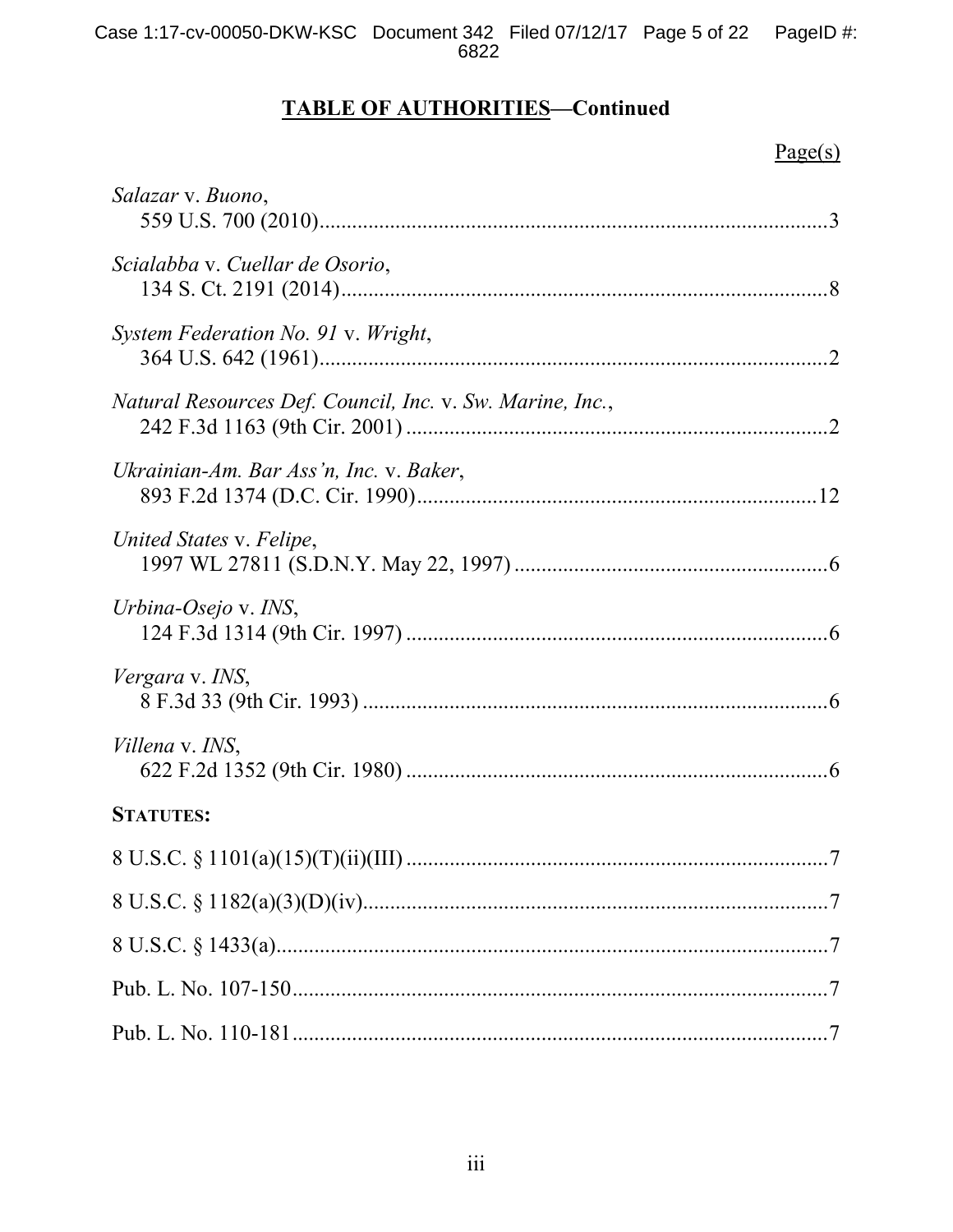### **TABLE OF AUTHORITIES—Continued**

### $Page(s)$

# **RULES:** Fed. R. Civ. P. 62(c)...................................................................................................2 **REGULATIONS:** 8 C.F.R. § 236.3(b)(1)(iii)..........................................................................................7 69 Fed. Reg. 69,480 (Nov. 29, 2004).........................................................................7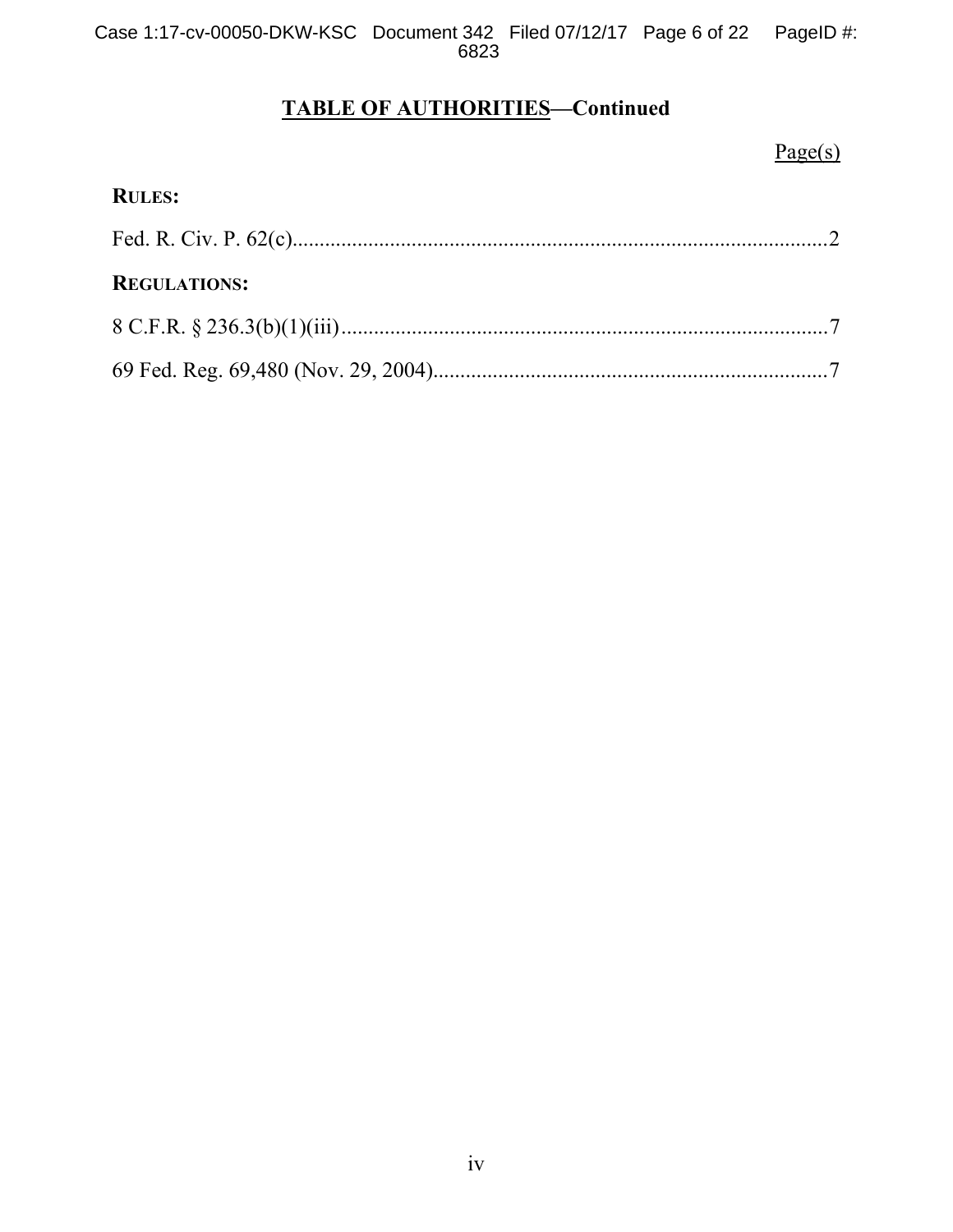#### **INTRODUCTION**

The Government has spent two weeks carrying out its unconstitutional order against the vulnerable and the weak. It justifies its conduct on national security grounds, excluding people such as a Ukrainian granddaughter trying to reunite with her 93 year-old grandmother, Ex. G at 1 (Decl. of Erol Kekic); a refugee stranded in Malawi while his uncle waits for him here, Ex. H ¶¶ 10-11 (Decl. of John Feruzi); and countless individuals who have been promised housing and resettlement in this country by a dedicated refugee organization, Opp. at 10. The Government claims these individuals have no ties to the United States and their exclusion burdens no one. That position is as wrong as it is cruel, and it makes a mockery of the Supreme Court's directive that any alien with a "bona fide relationship" to this country cannot be denied entry.

The Government tries every possible avenue to ensure the Court does not halt its policy of defiance. It blames the Plaintiffs and insists that the Court should ignore this motion, or stay any judgment against it for weeks or months while it pursues every conceivable avenue of appellate review (or none at all). But Plaintiffs have heeded this Court's and the Ninth Circuit's recent admonitions; they have followed the precise roadmap the Ninth Circuit laid out, and invoked this Court's clear authority to enforce or modify its own injunction. Plaintiffs respectfully request that this Court give effect to its injunction and restore the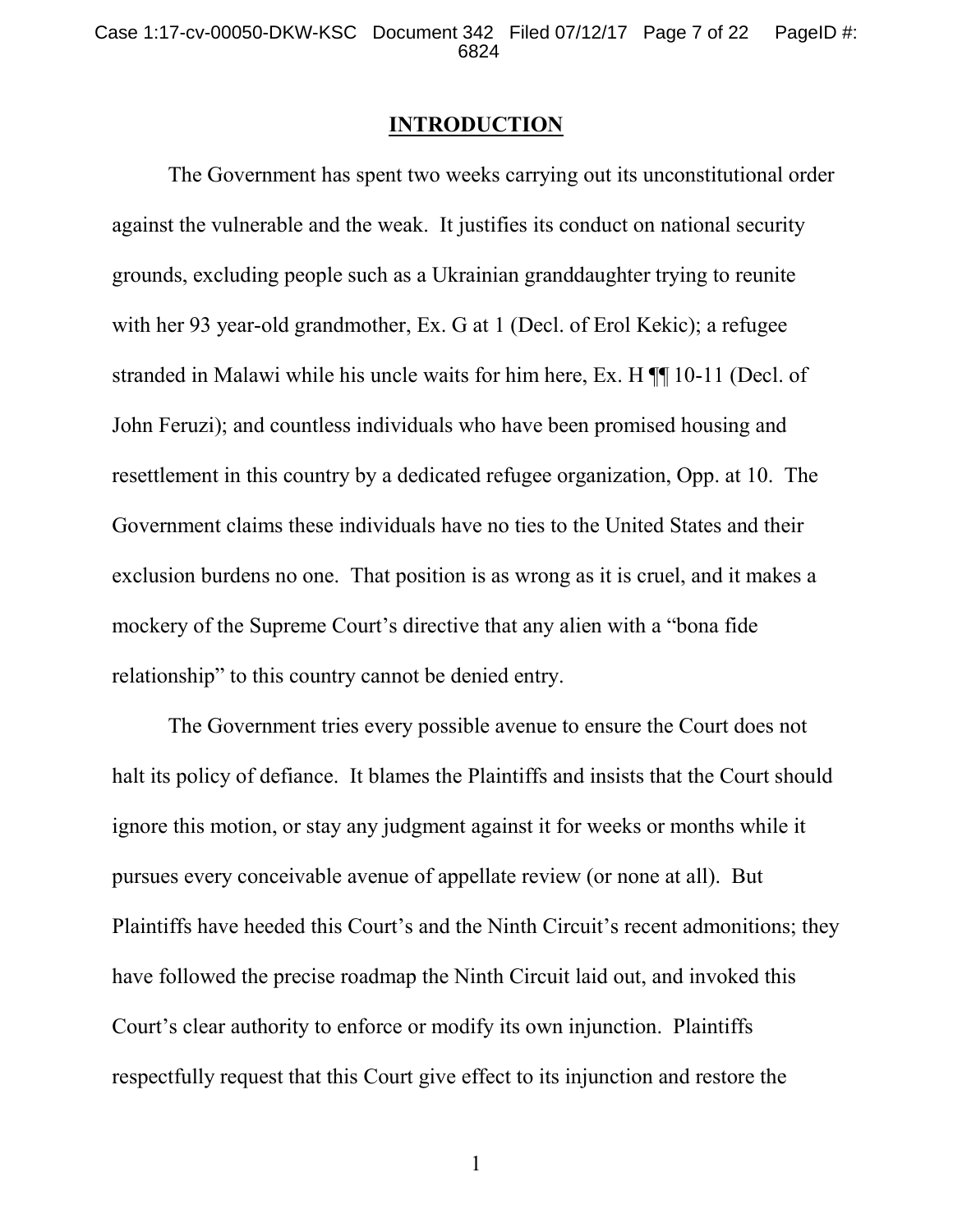protections the Constitution and laws of this country afford the State of Hawaii, Dr. Elshikh, and all Americans.

#### **ARGUMENT**

#### **I. This Court's Intervention Is Urgently Warranted.**

1. This Court's authority to modify or enforce its injunction is indisputable. While "an appeal is pending from an interlocutory order \* \* \* that grants \* \* \* an injunction," the district court may "modify" that "injunction." Fed. R. Civ. P.  $62(c)$ . And the issuance of an injunction generally "requires continuing supervision by the issuing court and always a continuing willingness to apply its powers and processes on behalf of the party who obtained that equitable relief." *System Federation No. 91* v. *Wright*, 364 U.S. 642, 647 (1961).

The Government asserts (at 3) that this Court's authority to modify its injunction is limited to what is necessary to preserve the status quo. Plaintiffs agree, but that simply means that "[w]hile a preliminary injunction is pending on appeal, a district court lacks jurisdiction to modify the injunction in such manner as to 'finally adjudicate substantial rights directly involved in the appeal.' " *A&M Records, Inc.* v. *Napster, Inc.*, 284 F.3d 1091, 1099 (9th Cir. 2002) (citation omitted). Instead, the Court may make only those modifications necessary to preserve the basic protections in the existing injunction. *Natural Resources Def. Council, Inc.* v. *Sw. Marine, Inc.*, 242 F.3d 1163, 1166 (9th Cir. 2001). That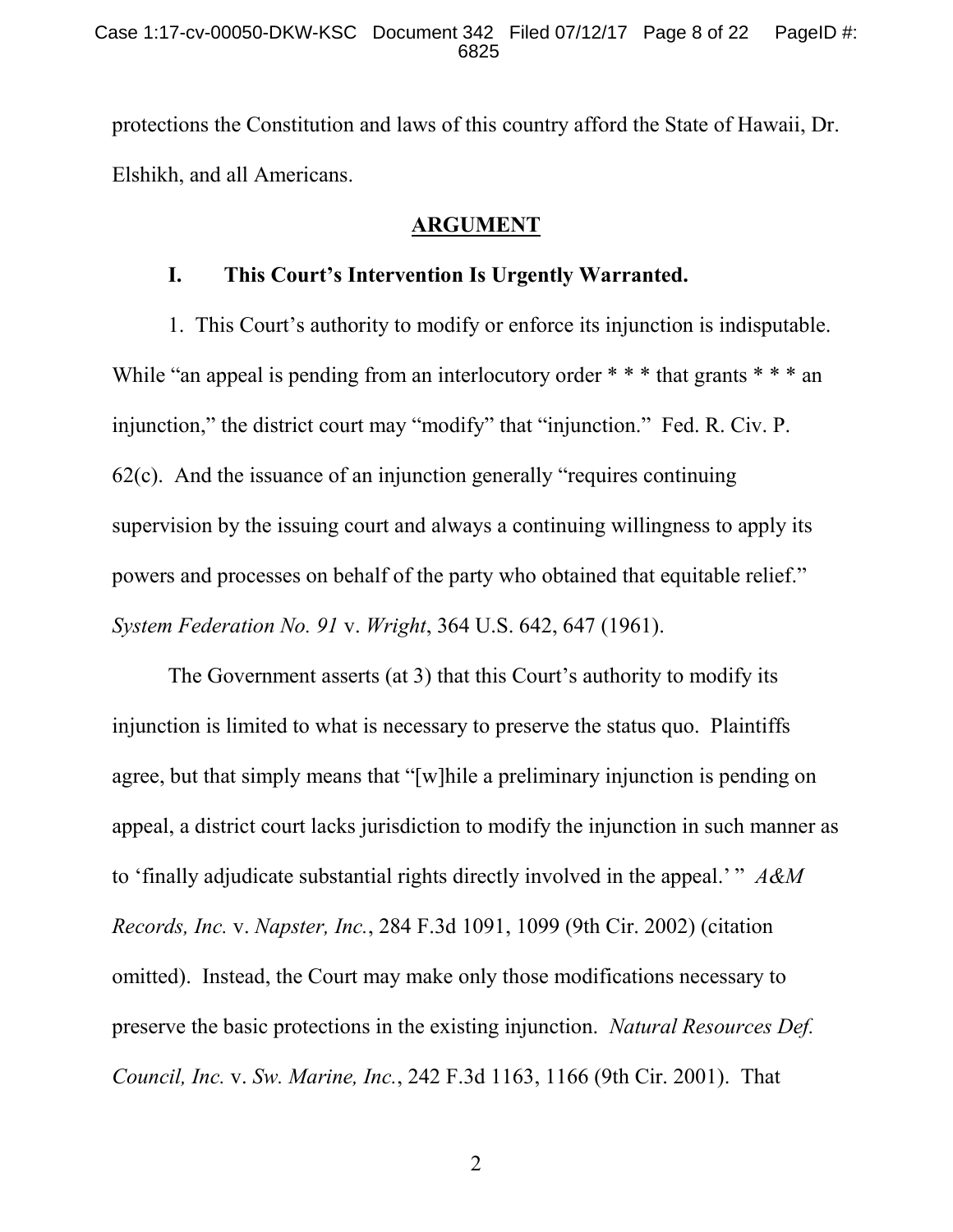#### Case 1:17-cv-00050-DKW-KSC Document 342 Filed 07/12/17 Page 9 of 22 PageID #: 6826

involves, for example, evaluating changed circumstances and modifying the injunction to ensure continued compliance with its letter and spirit. *A&M Records*, 284 F.3d at 1098-99; *Christian Science Reading Room* v. *City & Cnty. of San Francisco*, 784 F.2d 1010, 1017 (9th Cir. 1986).

That is precisely what Plaintiffs ask this Court to do. Defendants have begun to implement the bans. The current circumstances demonstrate that unless this Court enforces the injunction or modifies it to specify that particular groups of individuals remain protected, the Government will continue to violate this Court's order and inflict the irreparable harms that the injunction was designed to prevent.

2. Next, the Government contends (at 3) that this Court should deny Plaintiffs' motion because "Plaintiffs do not seek to protect themselves, but, rather, third-party aliens abroad." But Plaintiffs *are* protecting their own rights. They won a preliminary injunction from this Court—affirmed by the Ninth Circuit preventing the Government from enforcing its Order "across the Nation." Dkt. 291. Plaintiffs have a "'judicially cognizable' interest in ensuring compliance with that judgment," to the extent it has not been stayed. *Salazar* v. *Buono*, 559 U.S. 700, 712 (2010) (plurality opinion).

The Government also argues that Plaintiffs should "seek relief from the Supreme Court in the first instance." Opp. at 3. This Court and the Ninth Circuit certainly held that to be true for clarification motions. But the Ninth Circuit also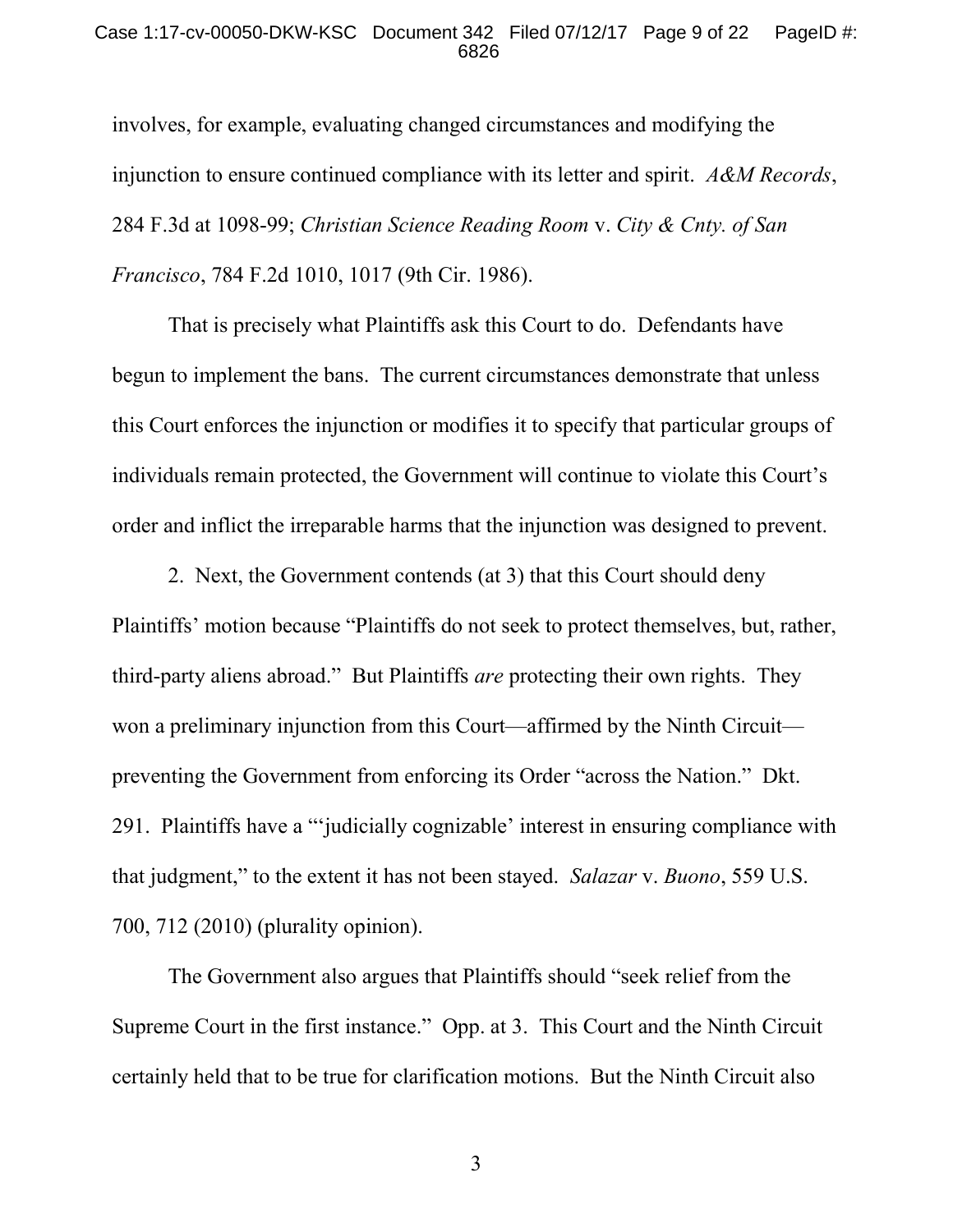made clear that *this* Court "possess[es] the ability to interpret and enforce the Supreme Court's order, as well as the authority to enjoin against \* \* \* a party's violation of the Supreme Court's order." Dkt. 327, at 3. Plaintiffs are merely following the path outlined by the Ninth Circuit.

3. Finally, this Court should decline the Government's request to stay any relief it grants pending further review. The Government's only argument is that "preventing the Government from enforcing the Executive Order against foreign nationals unconnected to the United States would appreciably injure its interests." Opp. at 4 (internal quotation marks omitted). Even setting aside the absurdity of the Government's reliance on national security threats to exclude malnourished Somali children, *see* Ex. G at 1, the Government's argument fails. Plaintiffs are not seeking to enjoin the Order as to foreign nationals "*unconnected* to the United States." *Trump* v. *Int'l Refugee Assistance Project* ("*IRAP*"), Nos. 16-1436 and 16-1540, slip op. at 11 (U.S. June 26, 2017) (per curiam) (emphasis added). To the contrary, Plaintiffs seek to enjoin application of the Order to foreign nationals that meet the Supreme Court's "bona fide relationship" test. As to those people, the Supreme Court has already performed the equitable balancing and determined that a stay is not warranted. *See* Slip Op. at 10-12. The Government also warns (at 4) of "significant confusion," but there is nothing in Plaintiffs' interpretation of the injunction that would be difficult to administer, and vague references to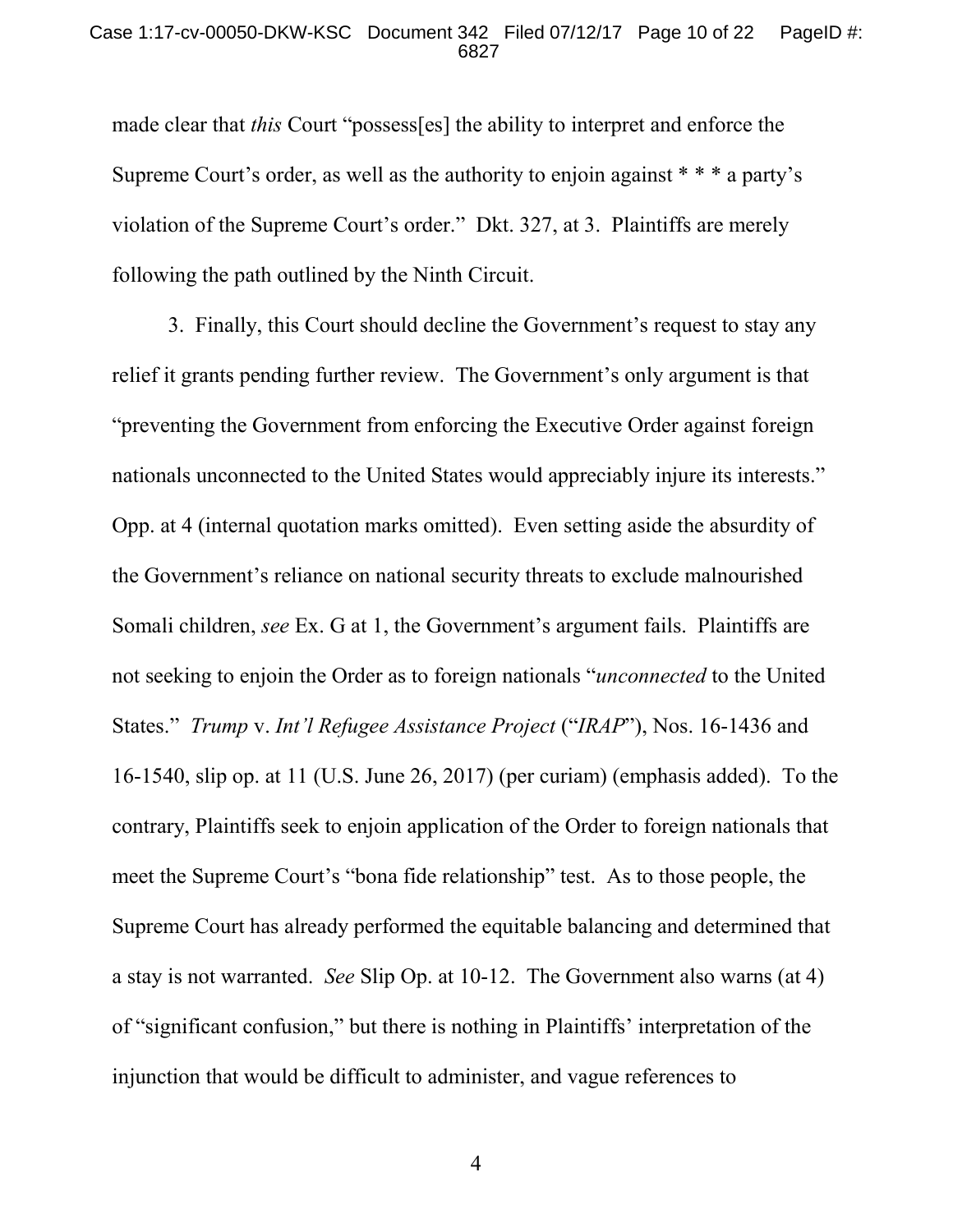"confusion" do not outweigh the severe human costs evidenced by the affidavits and other filings. Those human costs will mount while the appellate process unfolds, which, according to the Government, may involve trips to both the Supreme Court and the Ninth Circuit (if the Government appeals at all). Opp. at 2.

### **II. This Court's Injunction Continues To Protect Grandparents, Grandchildren, Brothers-In-Law, Sisters-In-Law, Aunts, Uncles, Nieces, Nephews, And Cousins Of Persons In The United States.**

The Government has committed itself to the position that grandchildren, nieces, cousins, and other close relatives of U.S. persons must be excluded from the country, but it cannot identify a coherent reason why. Instead, it has offered a series of shifting and ever-more attenuated rationalizations, each one divorced from the Supreme Court's clear guidance and belied by common sense.

The Government begins by accusing Plaintiffs of "press[ing] a free-form definition" of close family that is "of their own making." Opp. at 1. That is wrong. Plaintiffs' definition is the "tradition[al]" one recognized time and again by the Supreme Court. *Moore* v. *City of E. Cleveland*, 431 U.S. 494, 504 (1977). In *Moore*, the Court held that a "venerable" constitutional tradition protects the right of "*close relatives*" such as "uncles, aunts, cousins, \* \* \* grandparents" and other "relatives in this degree of kinship" to "live together" and "shar[e] a household." *Id.* at 504-506 (emphasis added). In *Reno* v. *Flores*, 507 U.S. 292 (1993)—an immigration case—the Court explained that a person's "aunt[s],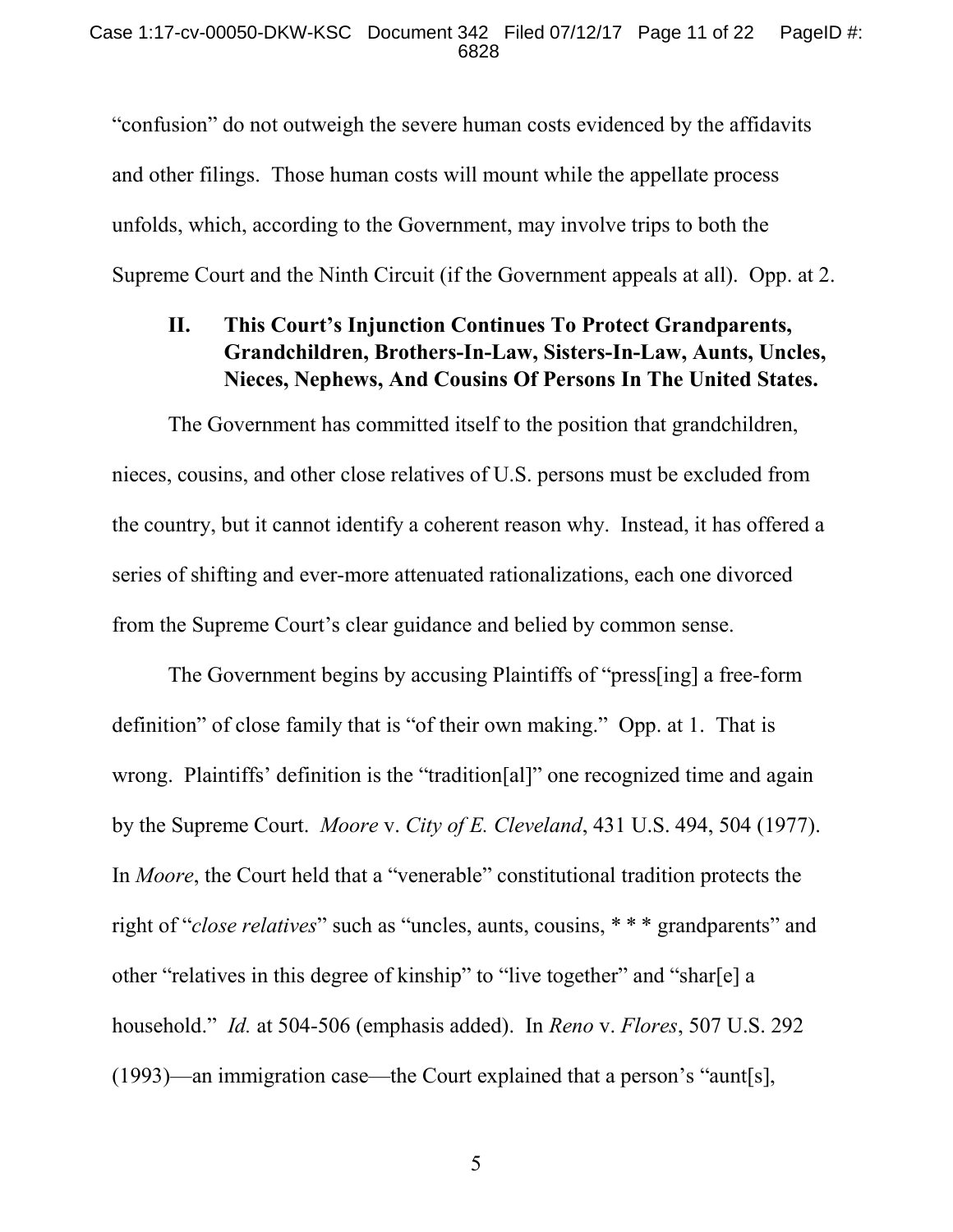#### Case 1:17-cv-00050-DKW-KSC Document 342 Filed 07/12/17 Page 12 of 22 PageID #: 6829

uncle[s], [and] grandparent[s]" are "*close blood relatives*, whose protective relationship with children our society has \* \* \* traditionally respected." *Id.* at 297, 310 (emphasis added); *see Overton* v. *Bazzetta*, 539 U.S. 126, 131 (2003).<sup>1</sup>

The Government ignores these precedents and attempts to restrict this Court's injunction to a narrower class: essentially, an alien's "nuclear family." *Moore*, 431 U.S. at 504. But this restrictive definition finds no footing in the Supreme Court's opinion. The Supreme Court held that the injunction "*clearly*" protects aliens "similarly situated" to a U.S. person's mother-in-law, Slip Op. at 12 (emphasis added), a relative that is—like a grandparent, a niece, and so on—two "degree[s] of kinship" removed from a U.S. person. *Moore*, 431 U.S. at 505-506. Furthermore, the touchstone of the Court's analysis was whether a U.S. person would suffer "concrete hardship" from an alien's exclusion. Slip Op. at 13. It is indisputable that a grandparent suffers concrete hardship from being separated from her grandchildren, or that the exclusion of Mr. Feruzi inflicts profound harm on the uncle he knows only as "Dad." Ex. H ¶¶ 10-11; *see* Ex. I ¶¶ 17-23 (Decl. of Mwenda Watata).

<sup>&</sup>lt;sup>1</sup> The Ninth Circuit, too, has repeatedly recognized that a person's "close family" includes these relations. *See, e.g.*, *Villena* v. *INS*, 622 F.2d 1352, 1359 (9th Cir. 1980) (noting "hardship" caused by separation from "grandparents and other close relatives"); *Urbina-Osejo* v. *INS*, 124 F.3d 1314, 1318 (9th Cir. 1997); *Vergara* v. *INS*, 8 F.3d 33, at  $*2$  (9th Cir. 1993). The Government's sole authority to the contrary is an unpublished district court opinion stating that a prisoner's sister-inlaw and niece were "the functional *equivalent* of 'close family members*.*' " *United States* v. *Felipe*, 1997 WL 278111, at \*1 (S.D.N.Y. May 22, 1997).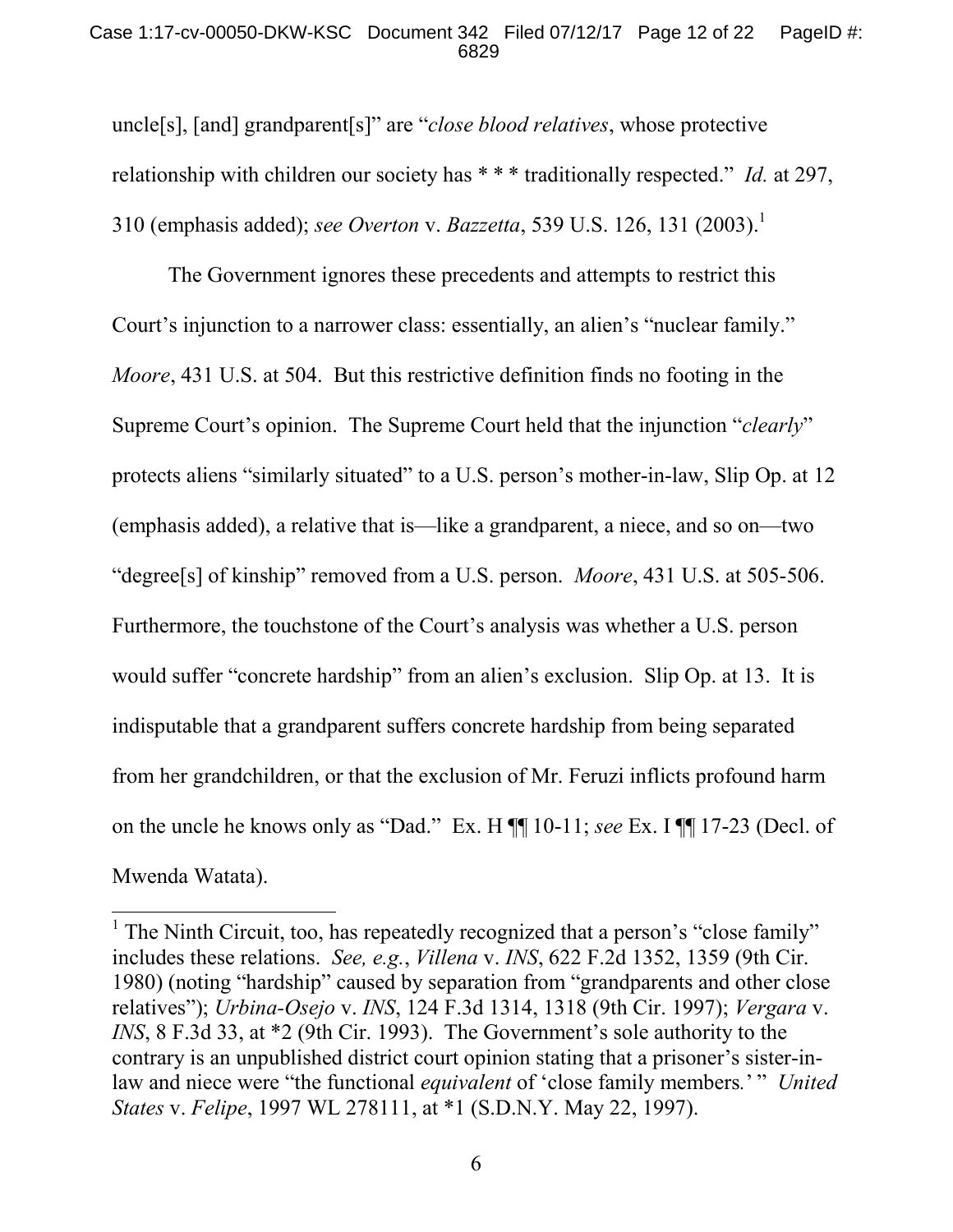#### Case 1:17-cv-00050-DKW-KSC Document 342 Filed 07/12/17 Page 13 of 22 PageID #: 6830

The Government rests its limiting definition on a handful of provisions in the Immigration and Nationality Act ("INA"). With each successive brief, however, the Government's argument has grown more strained. In its previous filing, the Government flatly asserted that "the INA does not grant *any* immigration benefit" to grandparents, grandchildren, and the like. Dkt. 301, at 8- 10 (emphasis added). Now it essentially admits that representation was false. Numerous provisions of the immigration laws grant benefits to those relatives, and expressly refer to many of them as "close family." Mem. at 9-10; *see* Opp. at 6-8.<sup>2</sup>

The Government thus retreats to a new position: Its definition, it says, tracks those "familial relationships [that] are close enough to *petition for a[n]*

*[immigrant] visa* under the INA." Opp. at 5 n.2 (emphasis added); *see id.* at 6, 7

n.3. This rationale was absent from the Government's last brief, which relied on

several provisions that have nothing to do with petitioning for a visa. *See* Dkt.

301, at 9-10 (invoking 8 U.S.C. § 1182(a)(3)(D)(iv) and Pub. L. No. 110-181,

§§ 1241-1249). And it makes no sense. Congress narrowly restricted which aliens

<sup>&</sup>lt;sup>2</sup> The Government attempts to dismiss those provisions as "narrow exception[s] to the INA's general rules." Opp. at 7. But many of these provisions are entirely unrelated to the "general rules" regarding immigrant visas cited by the Government. *Compare, e.g.*, 8 U.S.C. § 1101(a)(15)(T)(ii)(III) (setting rules for T visas); *id.* § 1433(a) (naturalization); 69 Fed. Reg. 69,480, 69,488 (Nov. 29, 2004) (asylum); 8 C.F.R. § 236.3(b)(1)(iii) (detention), *with* Opp. at 5 (citing provisions concerning who may petition for an immigrant visa). And regardless of the scope of benefits they confer, these provisions make clear that Congress deemed grandparents, nieces, and the like to be "close family." Pub. L. 107-150, § 2(a).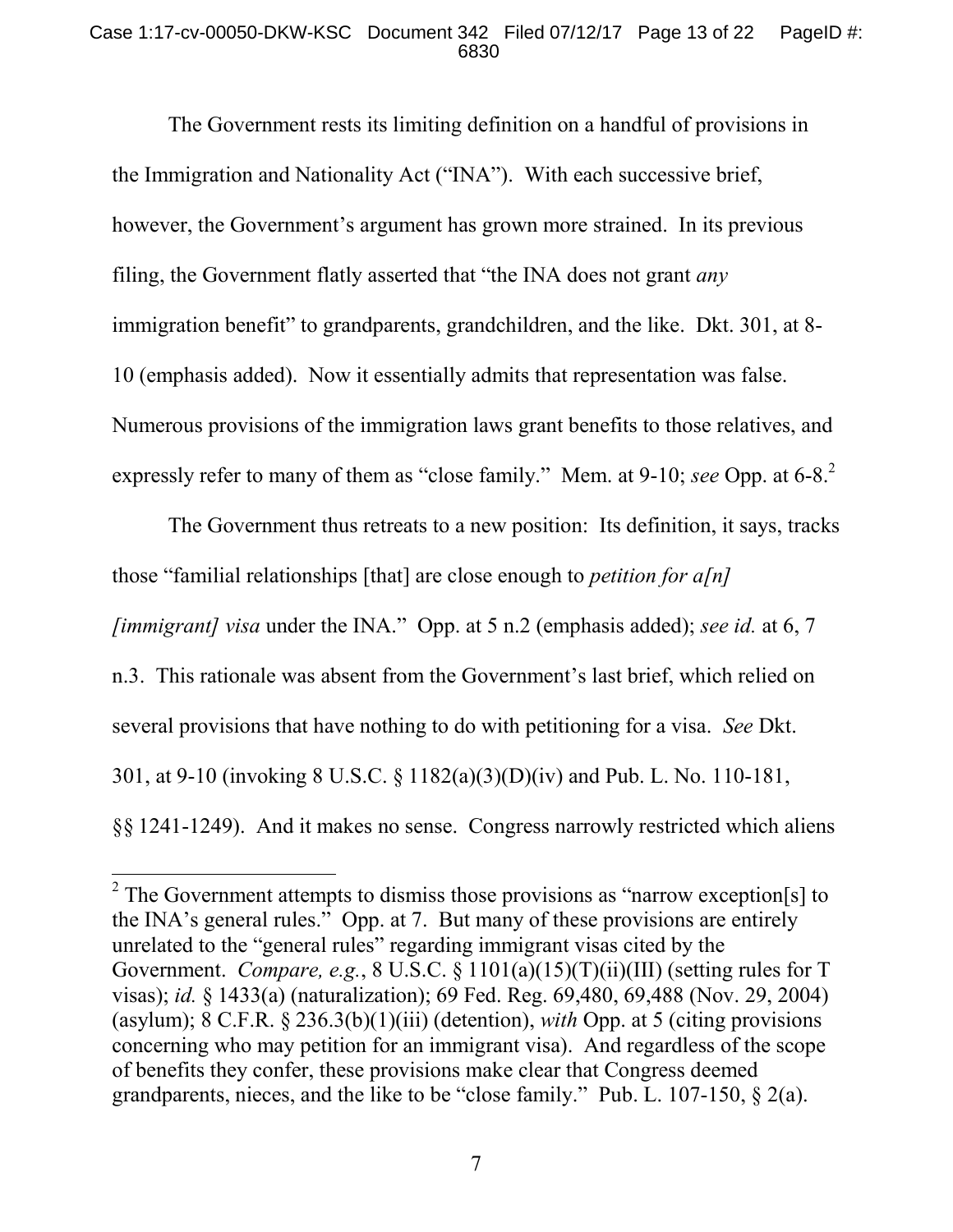#### Case 1:17-cv-00050-DKW-KSC Document 342 Filed 07/12/17 Page 14 of 22 PageID #: 6831

could petition for immigrant visas because it was performing the "unavoidably zero-sum" task of "allocating a limited number of [immigrant] visas." *Scialabba* v. *Cuellar de Osorio*, 134 S. Ct. 2191, 2213 (2014). The Supreme Court's order, in contrast, seeks to determine who has some "connection" to the United States, such that he can *seek* to enter the United States, even *temporarily*. Slip Op. at 10- 11. There is no reason to think the Supreme Court wished to borrow from the INA at all—let alone from these highly restrictive and inapposite provisions—to delineate the sort of "connection" required to assert that barebones privilege.

In any event, the Government's newly minted rationalization lasts all of four pages. As the Government ultimately must acknowledge (at 9-10), two sets of relations the Supreme Court made clear must be protected by the injunction parents-in-law and children-in-law—cannot petition for immigrant visas under the immigration laws. The Government responds to that problem by manufacturing yet another *ad hoc* rule: Relatives like these count, the Government says, because they "will *often also* be" parents or children of individuals who *can* petition on an alien's behalf. *Id.* (emphasis added). It defies credulity that this is what the Supreme Court had in mind when it mentioned Dr. Elshikh's mother-in-law; if anything, the record reflects the profound harm her *grandchildren* would suffer from her exclusion. *See* Elshikh Decl. ¶ 3, Dkt. 66-1. And it is entirely unclear what basis, if any, the Government has to claim that the grandparents,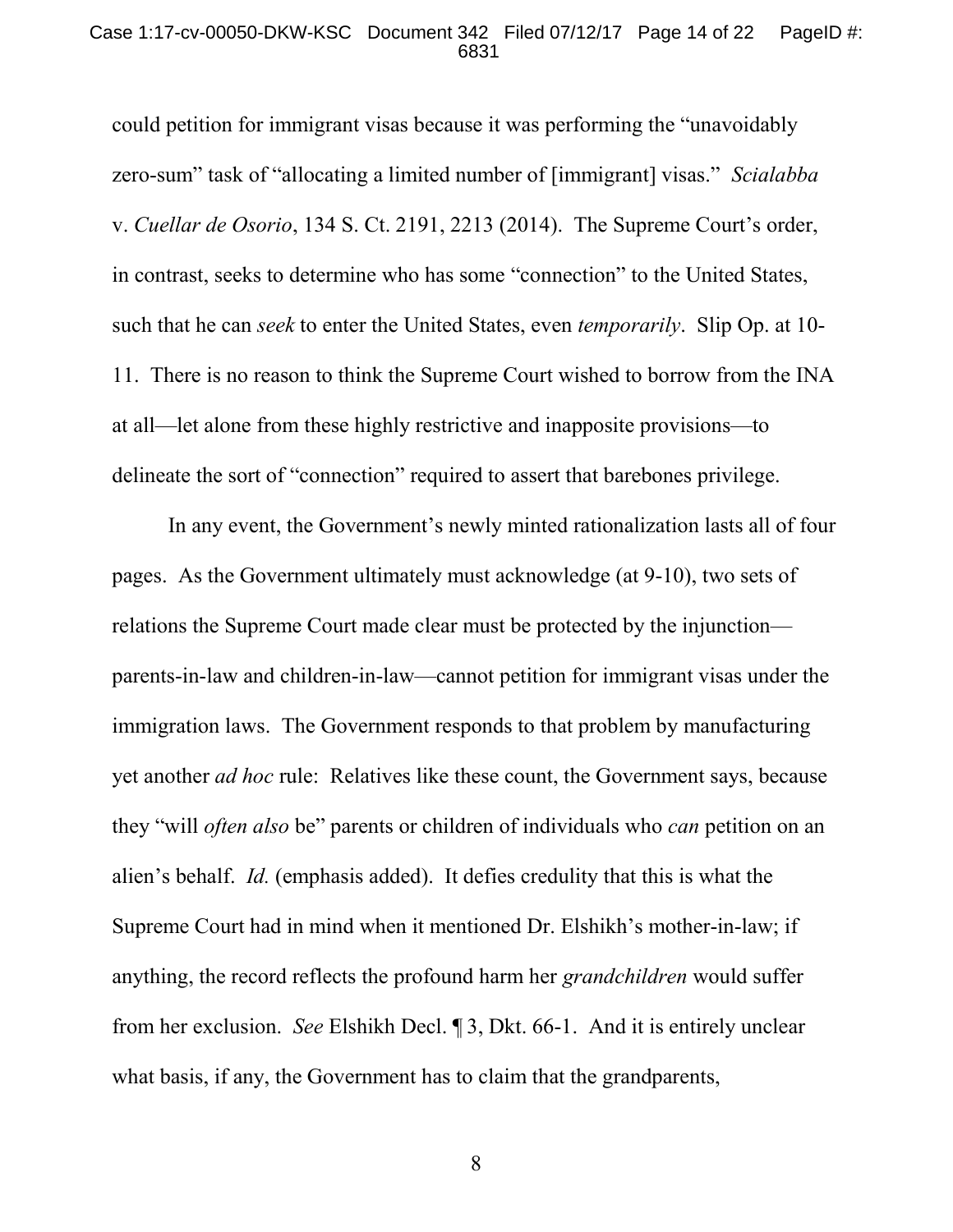grandchildren, and siblings-in-law of U.S. persons are less likely to have children, parents, or siblings present in the United States than mothers-in-law. *Cf.* Amicus Br. of New York *et al.* at 8 & nn.6-7, Dkt. 333 (detailing research showing that immigrant grandparents, aunts, and uncles frequently assist their immediate relatives in raising children).

In the end, the Government falls back on a plea for "deference." Opp. at 9. It claims that if there is "*any* ambiguity," the Government's construction must prevail. *Id.* (emphasis added). The Government cites no authority for this proposition, and there is none. It is this Court's responsibility, not the Government's, to "interpret and enforce the Supreme Court's order." Dkt. 327, at 3. If the Government thought the stay unclear—which it is not—the *Government* had the responsibility to "seek clarification of [its] obligations." *Inst. of Cetacean Research* v. *Sea Shepherd Conservation Soc'y*, 774 F.3d 935, 954 (9th Cir. 2014). It instead chose to embark on a "program of experimentation with disobedience of the law" that imperils the rights of countless Americans. *McComb* v. *Jacksonville Paper Co.*, 336 U.S. 187, 192 (1949). This Court must therefore enforce or modify its injunction to ensure that order does not "go[] for naught." *Id.* at 193.

#### **III. Refugees With A Formal Assurance Must Be Permitted To Enter.**

The Government makes no real attempt to deny that a resettlement agency experiences a "concrete hardship" from the exclusion of a refugee with whom it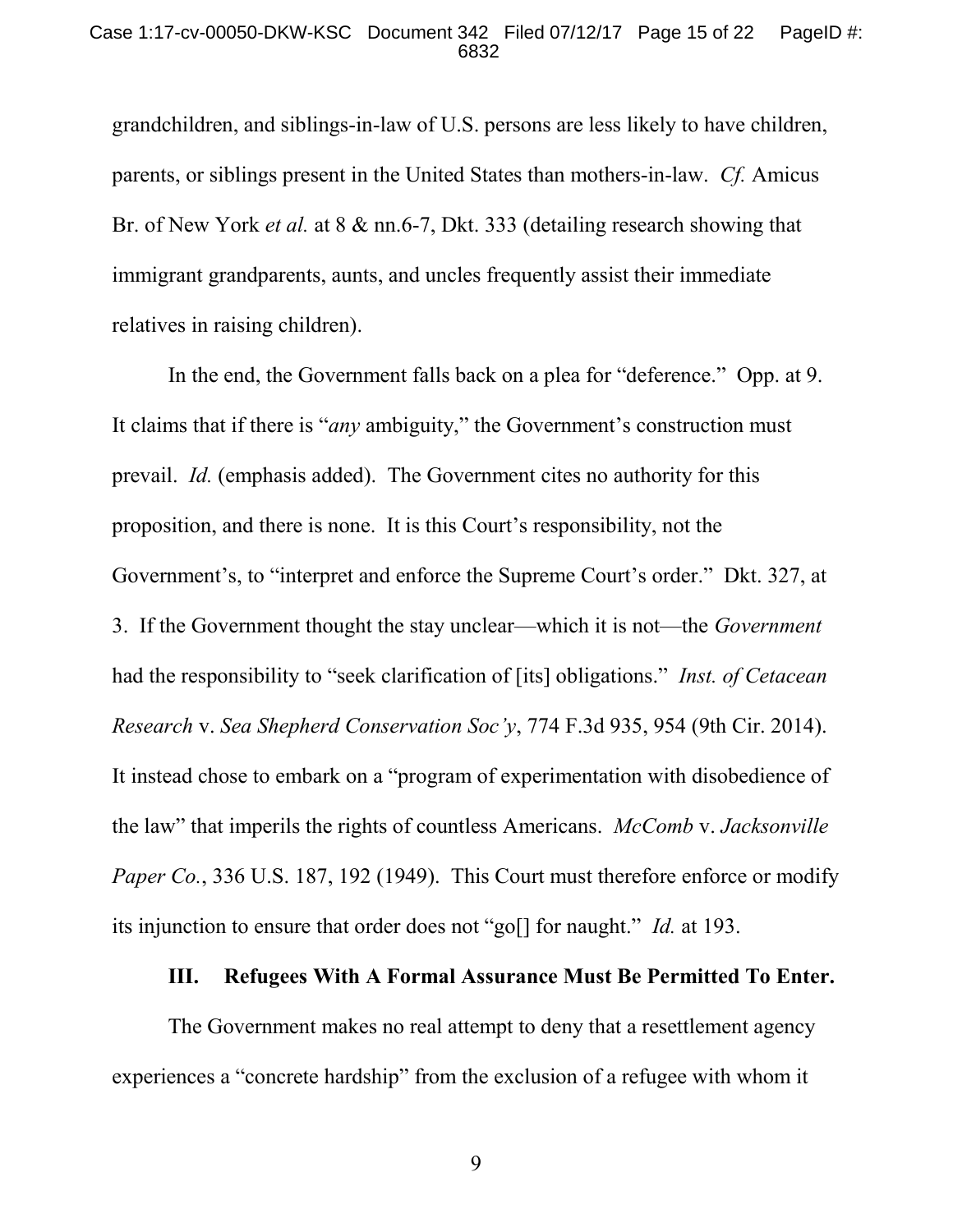#### Case 1:17-cv-00050-DKW-KSC Document 342 Filed 07/12/17 Page 16 of 22 PageID #: 6833

has a relationship documented in a formal assurance. *See* Mem. at 10-13. That should be the end of the matter: Sections 6(a) and 6(b) "may not be enforced against an individual seeking admission as a refugee who can credibly claim" a relationship with an entity in the United States that is "formal, documented, and formed in the ordinary course, rather than for the purpose of evading EO-2." Slip Op. at 12-13. The Government nevertheless throws out a handful of irrelevant and inaccurate assertions in an attempt to defend the indefensible.

The Government first claims (at 10) that this Court cannot enforce the injunction with respect to refugees that have a formal assurance because that would "eviscerate" the Supreme Court's stay by permitting the entrance of too many refugees. But the Supreme Court did not establish a numerical cap on refugee admissions; indeed, it flatly barred the Government from enforcing the refugee cap in Section 6(b) against any individual with a bona fide relationship with a U.S. entity. Slip Op. at 13. The Supreme Court's stay is fully vindicated so long as the refugee provisions are permitted to take effect "[a]s applied to all *other* individuals." *Id.* (emphasis added).

Nor is there any truth to the Government's suggestion that there are *no* "other individuals." The Government does not dispute that there are approximately175,000 potential refugees that currently lack formal assurances. Unless they have some other bona fide relationship with a U.S. entity, the Supreme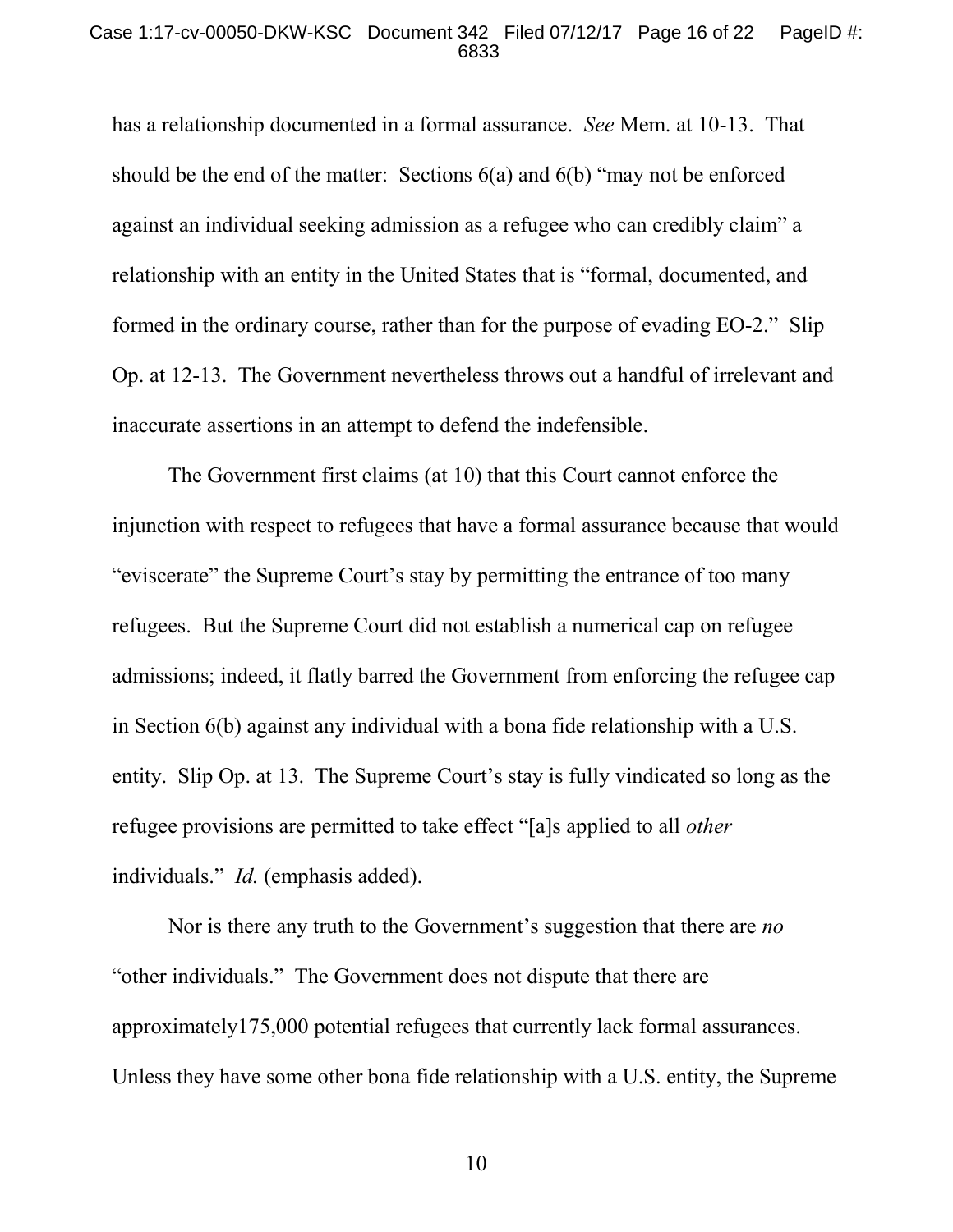Court's stay currently permits the Government to apply Section 6(a) to "suspend [their] travel" and to "suspend decisions on [their] applications for refugee status." The Government seems to be disappointed that the slow pace of refugee admissions means those individuals were unlikely to enter even without the ban. But the Supreme Court's purpose was to balance the equities, not to assist the Government in its program of excluding as many refugees as it can.

The Government next reasserts its claim (at 11) that the relationship between a resettlement agency and a refugee somehow does not count because it is facilitated by a government contract. The Supreme Court did not even hint that government facilitation disqualifies a relationship.<sup>3</sup> Rather, the Court stated that a relationship qualifies where the refugee's exclusion would inflict "concrete hardship" on the American entity. In the related context of third party standing, multiple courts have found that the relationship between a refugee organization and the clients it wishes to serve fit the bill. For example, in a case recently affirmed by the Seventh Circuit, the district court held that a resettlement agency "undoubtedly has a sufficiently close relationship with the[] refugees" it "has been assigned to resettle \* \* \* in the next few weeks or months," and that the

 $3$  In fact, the Court suggested the opposite. The Court explained that foreign students like those admitted to the University of Hawaii would obviously be covered by the injunction. Slip Op. at 12. The Federal Government facilitates numerous scholarships and foreign exchange programs for such scholars, *see* https://exchanges.state.gov/non-us/alphabetical-list-programs, but the Court mentioned no exception to the injunction's application to students.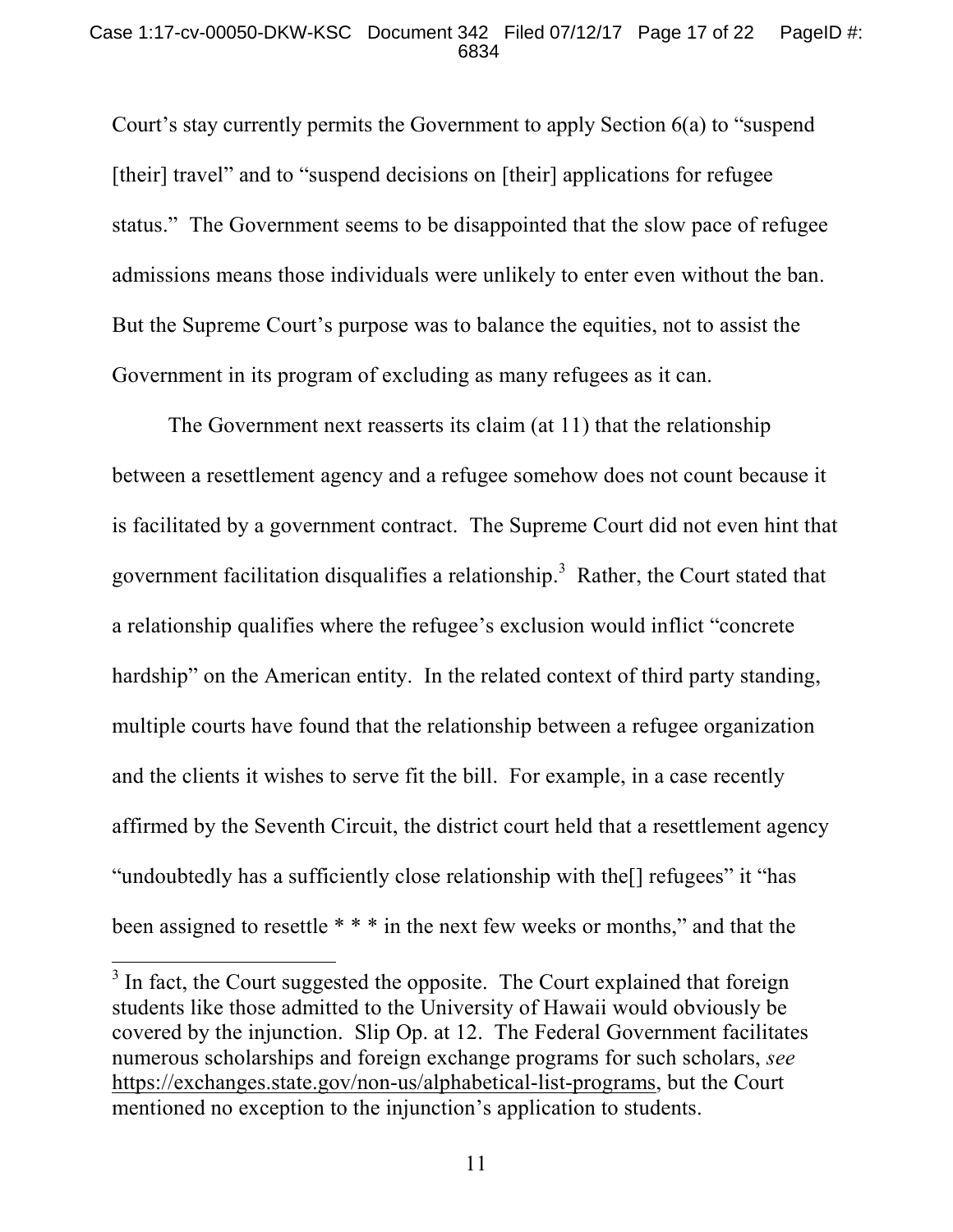agency suffers a "concrete injury" when that resettlement is impeded. *Exodus Refugee Immigration, Inc.* v. *Pence*, 165 F. Supp. 3d 718, 729, 731-732 (S.D. Ind. 2016), *aff'd* 838 F.3d 902 (7th Cir. 2016). Similarly, the D.C. Circuit has held that a refugee resettlement agency experiences a "concrete injury" when the Government bars the admission of a population with which it works. *Haitian Refugee Ctr.* v. *Gracey*, 809 F.2d 794, 799 (D.C. Cir. 1987); *see Ukrainian-Am. Bar Ass'n, Inc.* v. *Baker*, 893 F.2d 1374, 1378-80 (D.C. Cir. 1990); *Haitian Refugee Ctr.* v. *Baker*, 789 F. Supp. 1552, 1558-60 (S.D. Fla. 1991), *aff'd* 949 F.2d 1109, 1116-17 (11th Cir. 1991).

In any event, the Government's intimation that resettlement agencies suffer no more than a contractual loss when refugees are excluded borders on the insulting.<sup>4</sup> Many resettlement agencies carried out their work long before the Government got involved, IRAP & HIAS Am. Br. at 8 n. 4, Dkt. 339-1, and for reasons having nothing to do with funding, Hetfield Decl. ¶ 2, Dkt. 336-2; *see, e.g.*, https://www.ccmke.org/Catholic-Charities/Get-Help/Refugee-Resettlement-Services.htm (describing mission to "serve and advocate" for refugees).

The Government also returns (at 12) to its argument that there is no qualifying relationship between the refugee and the resettlement agency because

 $4$  Even more troubling is the Government's suggestion (at 11 n.4) that in the interests of implementing its cramped understanding of what constitutes a bona fide relationship with a U.S. entity, it may be willing to deny entry even to those that risked their lives on behalf of the United States military abroad.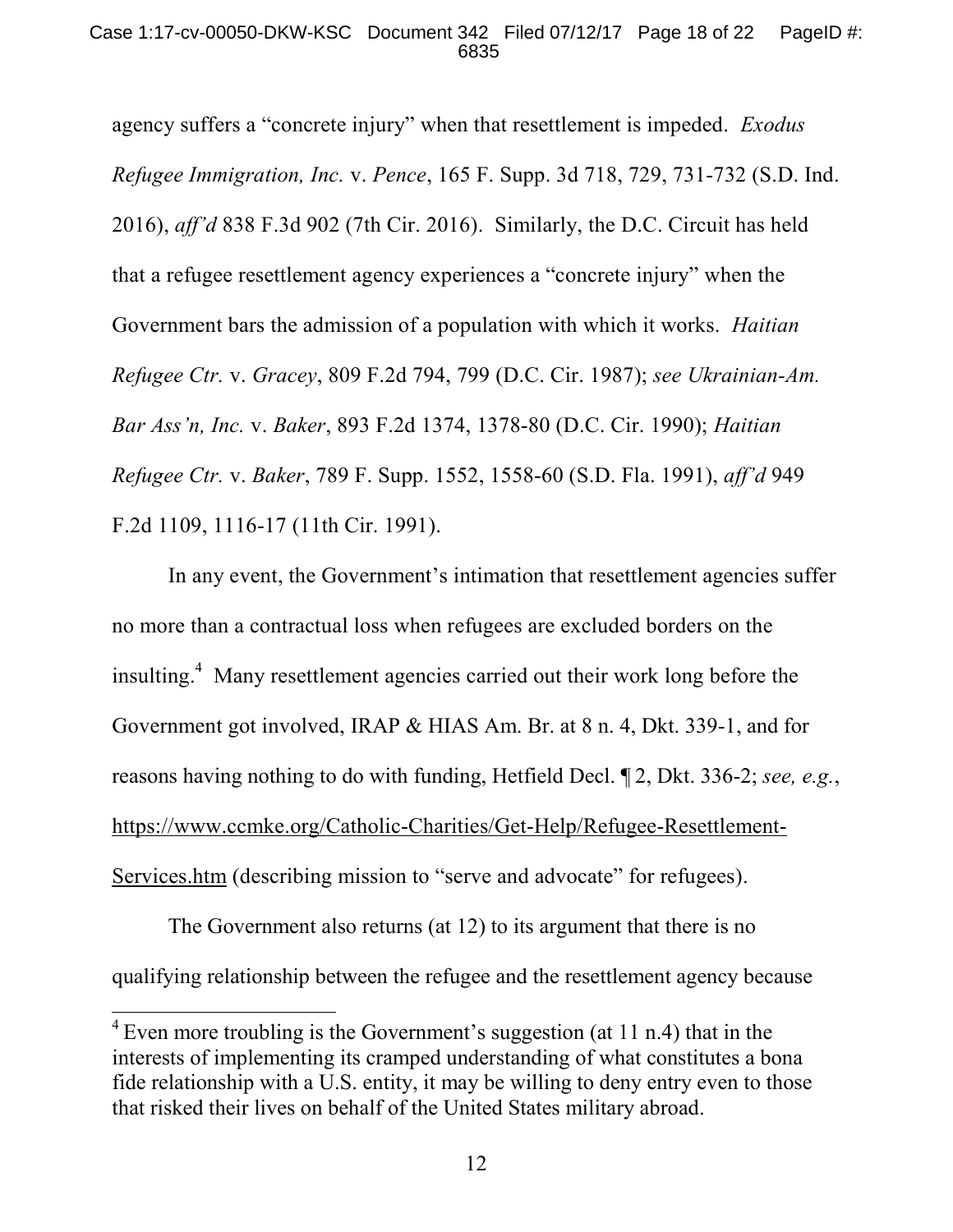#### Case 1:17-cv-00050-DKW-KSC Document 342 Filed 07/12/17 Page 19 of 22 PageID #: 6836

they may not have personally interacted. But the Government offers no basis to distinguish other such relationships that indisputably qualify: a lecturer whose visit was arranged through third parties, a man who has never met his son-in-law, or even an applicant to the University of Hawaii who never sets foot on campus. The Government observes that those relationships are different in other ways, but that in no way refutes the point that personal interaction is not a prerequisite.

The Government also asserts (at 12-13) that the Supreme Court may have sustained the injunction with respect to refugees without finding that either of the Plaintiffs will suffer any harm from their exclusion. But that is contrary to blackletter law that establishes that an injunction cannot be sustained in the absence of harm to the plaintiffs. The Ninth Circuit found that Hawaii was harmed because of its inability to resettle refugees, and the Supreme Court did not disturb that holding. For that reason, the Government cannot implement the ban to impose a similar harm on other States and resettlement agencies.

### **IV. There Is An Urgent Need To Prevent The Government From Violating This Court's Injunction With Respect to Refugees.**

The Government attempts to dismiss Plaintiffs' remaining challenges to the implementation of the refugee provisions as unripe. Opp. at 13. That is obviously false. The declarations presented by Plaintiffs and their amici amply demonstrate that the Government's unlawful interpretation of the existing injunction is currently inflicting terrible harm on refugees with formal assurances, travel plans,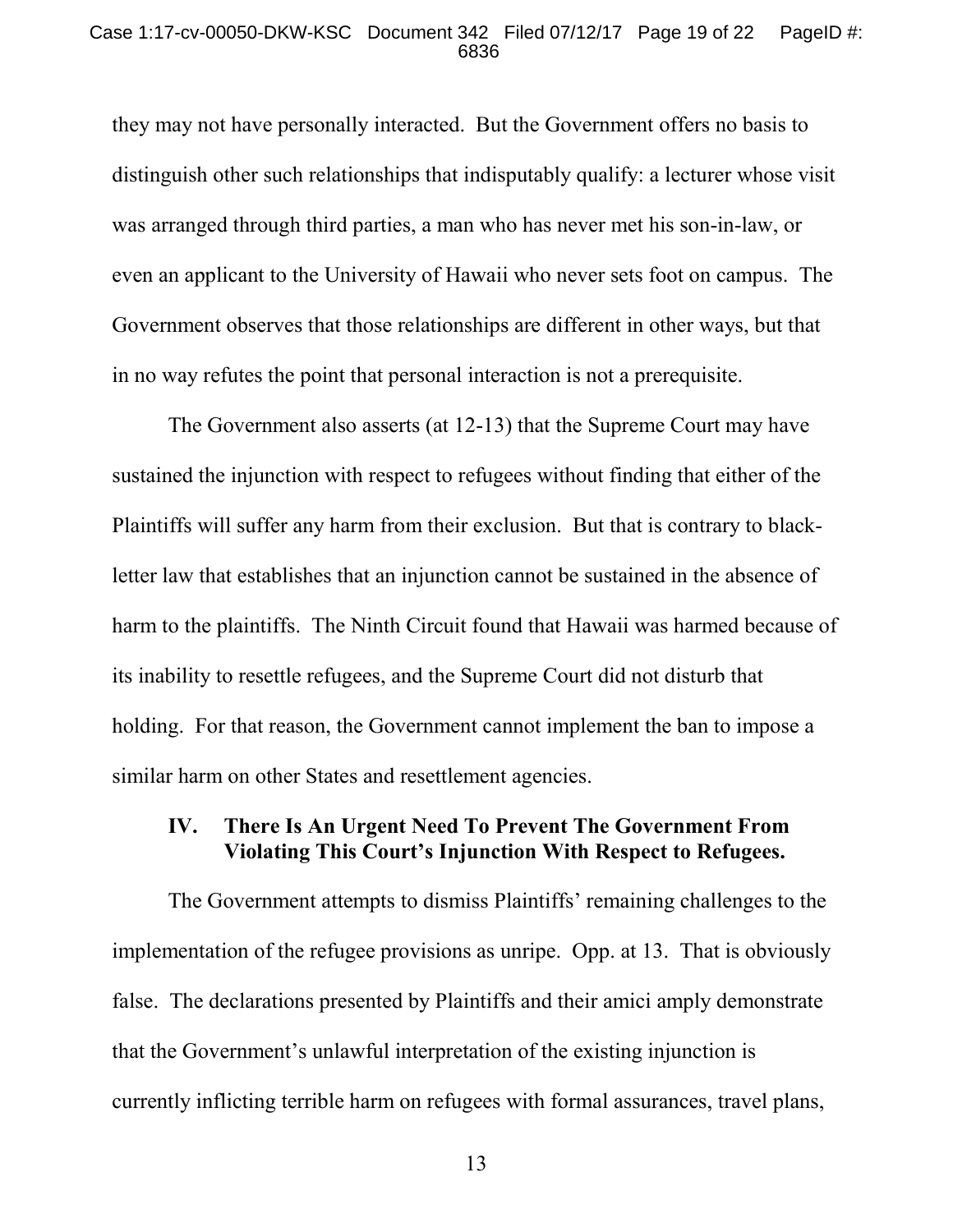#### Case 1:17-cv-00050-DKW-KSC Document 342 Filed 07/12/17 Page 20 of 22 PageID #: 6837

and other bona fide relationships with those in the United States. *See, e.g.*, Exs. G, H. And it is about to get far worse. The Government has stated that it will stop permitting those with formal assurances and booked travel to enter the country after *today.* Opp. at 14. That means that a refugee child set to board the plane tomorrow will be barred unless she can point to a bona fide relationship beyond the one she already has with the resettlement agency, state and local entities, and community organizations that have been busy preparing her welcome.

Moreover, the Government acknowledges in a footnote (at 14 n. 5) that it is currently violating the injunction even with respect to refugees who have a bona fide relationship the Government is willing to recognize: The Government does not deny that it has completely stopped making travel booking for such individuals, but waves that away by asserting that it will release guidance sometime soon explaining when it will lift that suspension. The Government cannot be permitted to flagrantly violate the injunction in this way. Any delay in the admission of refugees that are indisputably covered by this Court's order not only flouts judicial authority but puts lives at risk. Every day, and every minute, matters.

Finally, the Government continues to refuse to acknowledge that certain groups of refugees must be categorically excluded from the refugee ban. In particular, the Government maintains that it must evaluate attorney-client relationships on a case-by-case basis even though the Supreme Court itself has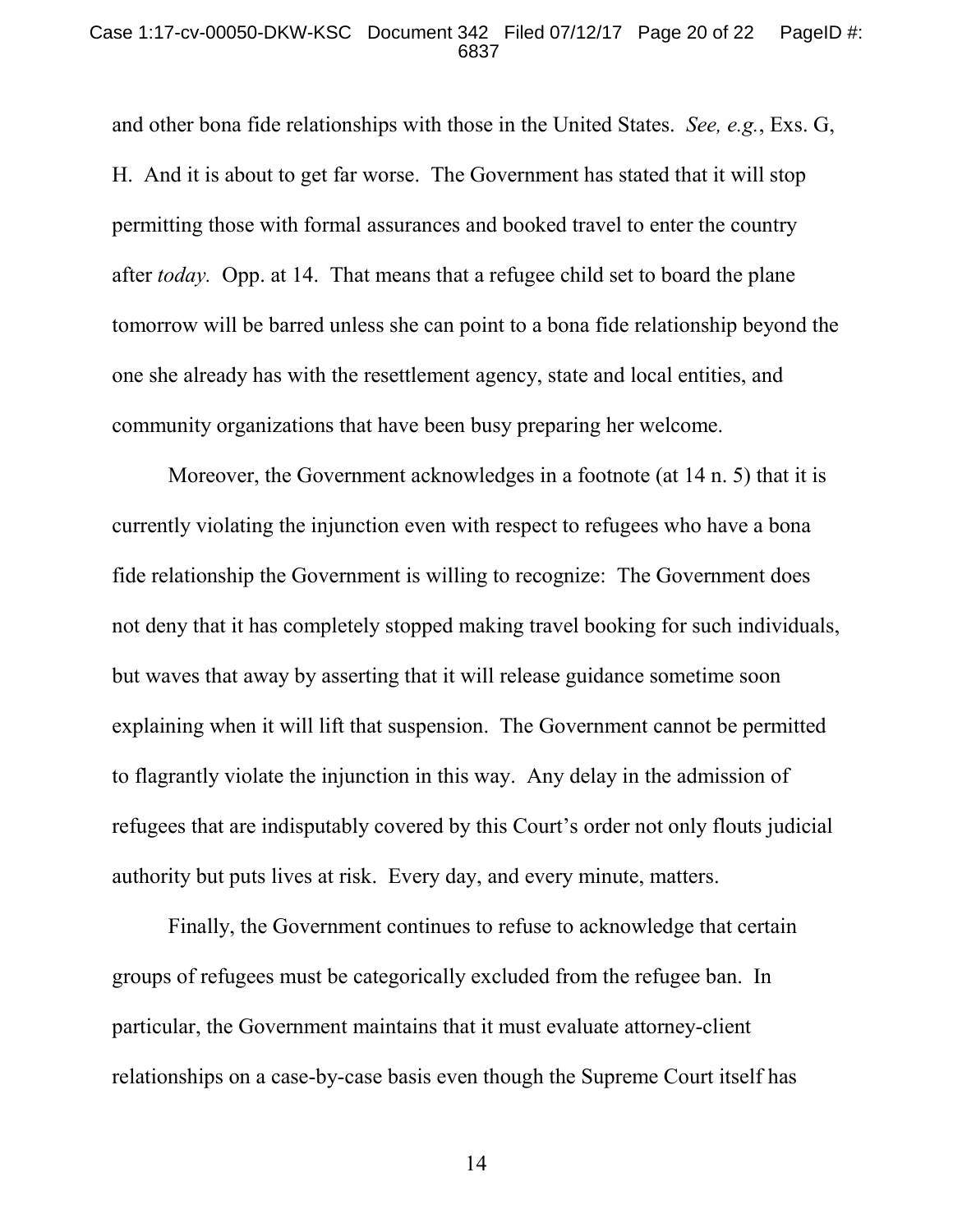#### Case 1:17-cv-00050-DKW-KSC Document 342 Filed 07/12/17 Page 21 of 22 PageID #: 6838

held that an attorney has a legally cognizable relationship with an existing client sufficient even to confer third party standing. *See Caplin & Drysdale, Chartered* v. *United States,* 491 U.S. 617, 623 n.3 (1989); *Dep't of Labor* v. *Triplett,* 494 U.S. 715, 720-721 (1990). The Government's only defense of this illogical position is that it needs to ensure the relationships were not formed to "evade EO-2." But the same is true of every other relationship protected by the injunction, and that has not stopped the Government from issuing other categorical guidance. In any event, this concern would only justify, at most, excluding some aliens with a relationship with an immigration nonprofit formed after June  $26<sup>5</sup>$ 

### **CONCLUSION**

For the foregoing reasons, the Court should issue an order enforcing or modifying its preliminary injunction.

DATED: Washington, D.C., July 12, 2017.

 $<sup>5</sup>$  The Government likewise refuses to categorically exempt those in three refugee</sup> programs designed expressly to secure admission to those with close relationships with United States individuals and entities, including a program created for individuals who "worked for Americans and American entities" as part of the United States' mission in Iraq and who are in danger of persecution "because of those relationships." IRAP & HIAS Amicus Br. at 11-12, Dkt. 339-1. Forcing these individuals to prove that they have a qualifying bona fide relationship is wasteful as they have already proved as much to gain entrance to the program. Further, the additional time these men, women, and children will spend attempting to prove their eligibility for entrance is time they must remain in jeopardy overseas.